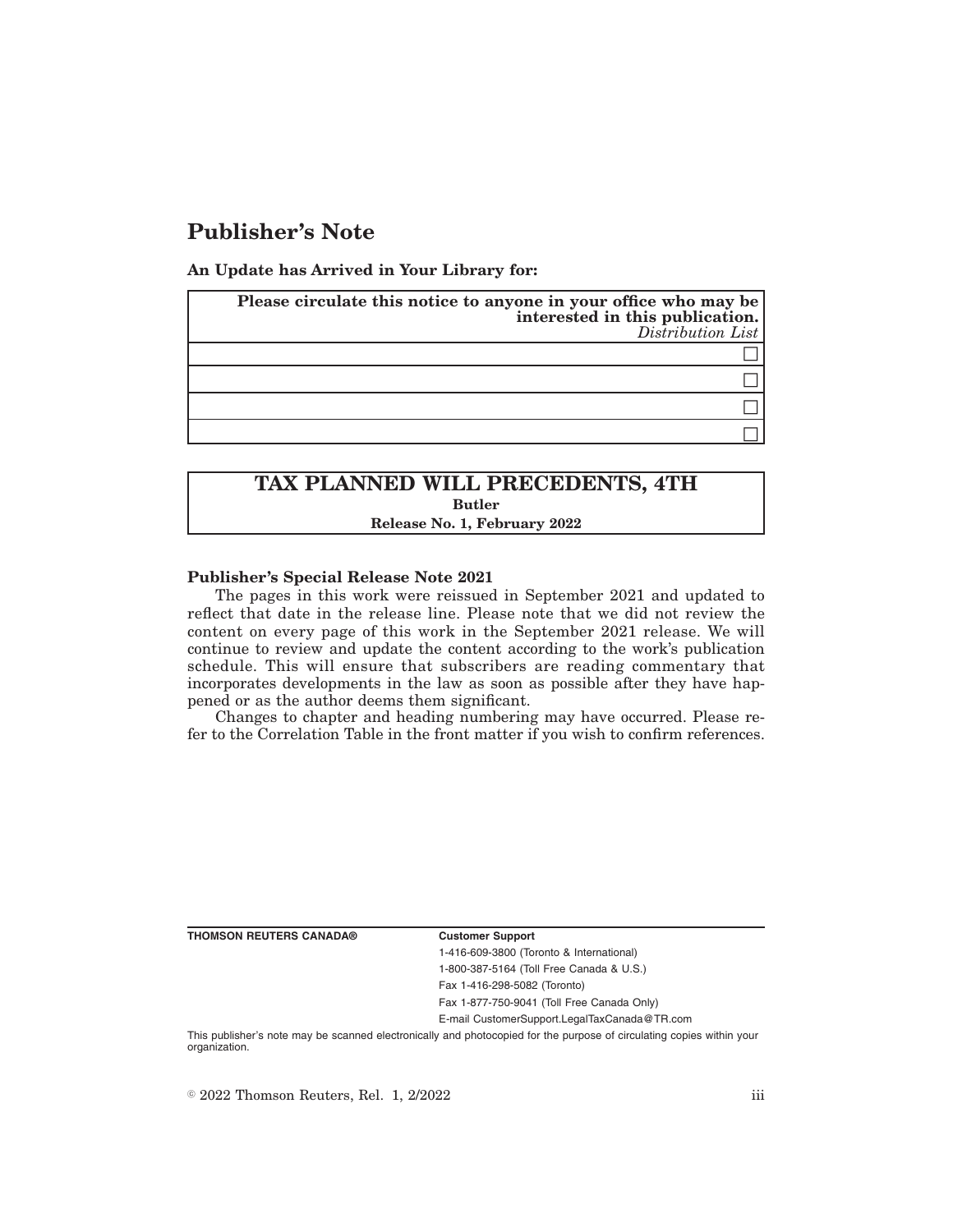Written by a tax and estate planning specialist with over 30 years experience practicing law, this fourth edition of Tax Planned Will Precedents is an invaluable handbook for any lawyer engaging in estate planning. It features significant updates to commentary as well as a reorganization of relevant clauses in a more intuitive manner. It also features many useful forms and checklists including: the Estate Planning Information checklist, the Information for Executors form, the Checklist of Information about Testator, Directions to Executors and Trustees, and the Will Checklist.

## **What's New in this Update:**

This release features updates to Part II (Expositive Clauses), Part III (Dispositive Clauses) and Part IV (Administrative Powers of Executors and Trustees) and Appendix WP (Words and Phrases).

## **Highlights**

- E **Volume 1 Part II Expositive Clauses Special Circumstances —** The deceased was married in 2016 or 2017 and passed away suddenly in 2019. The deceased had no will but left an estate comprised of two real estate properties, several safety deposit boxes and bank accounts and two storage lockers. The properties were registered in the deceased's wife's name alone or in joint tenancy with the wife. The deceased's six adult children would receive nothing, while the deceased's spouse would receive property valued at approximately \$7,000,000. The properties, including the proceeds of sale of one of the properties, the contents of the safety deposit boxes, storage lockers and bank accounts were impressed with a resulting trust; it was not the intent of the deceased that his estate should be deprived of all these assets. Rather, the assets were held in the name of others due to the deceased's concern that the assets would be abated by his highly risky habit of sports gambling which was the source of his wealth: *McManus et al. v. Argiro*, 2021 ONSC 6385, 2021 CarswellOnt 14093 (Ont. S.C.J.).
- E **Volume 1 Part II Expositive Clauses Will Formalities —** The testator died on the same day she was scheduled to meet with her lawyer to discuss her will. On the day of the testator's death, two pages of notes relating to the testator' will were found in her home. The notes were not signed, dated or witnessed. The court found that the notes were made by the testator in preparation for her meeting with her lawyer. The notes would have formed the basis for a new will had the testator lived long enough to see it prepared. The court found that the notes were a deliberate and final expression of intent and the notes were ordered to be admitted to Probate: *MacKinnon v. MacKinnon (Estate of)*, 2021 NSSC 272, 2021 CarswellNS 652 (N.S. S.C.).
- E **Volume 1 Part II Expositive Clauses Commentary and Alternate Clauses — Clause 8 RRSP, RRIF, TFSA and Insurance —** The court was asked to determine whether, where a retired member spouse's pension payments are divided at source for family purposes, the parties can agree (or can a court order or an arbitrator award) that payment sharing continue to the non-member spouse's estate for the balance of the retired member spouse's life? The motion judge answered this question negatively – when the non-member spouse dies, his or her share of the pension payment reverts back to the surviving member